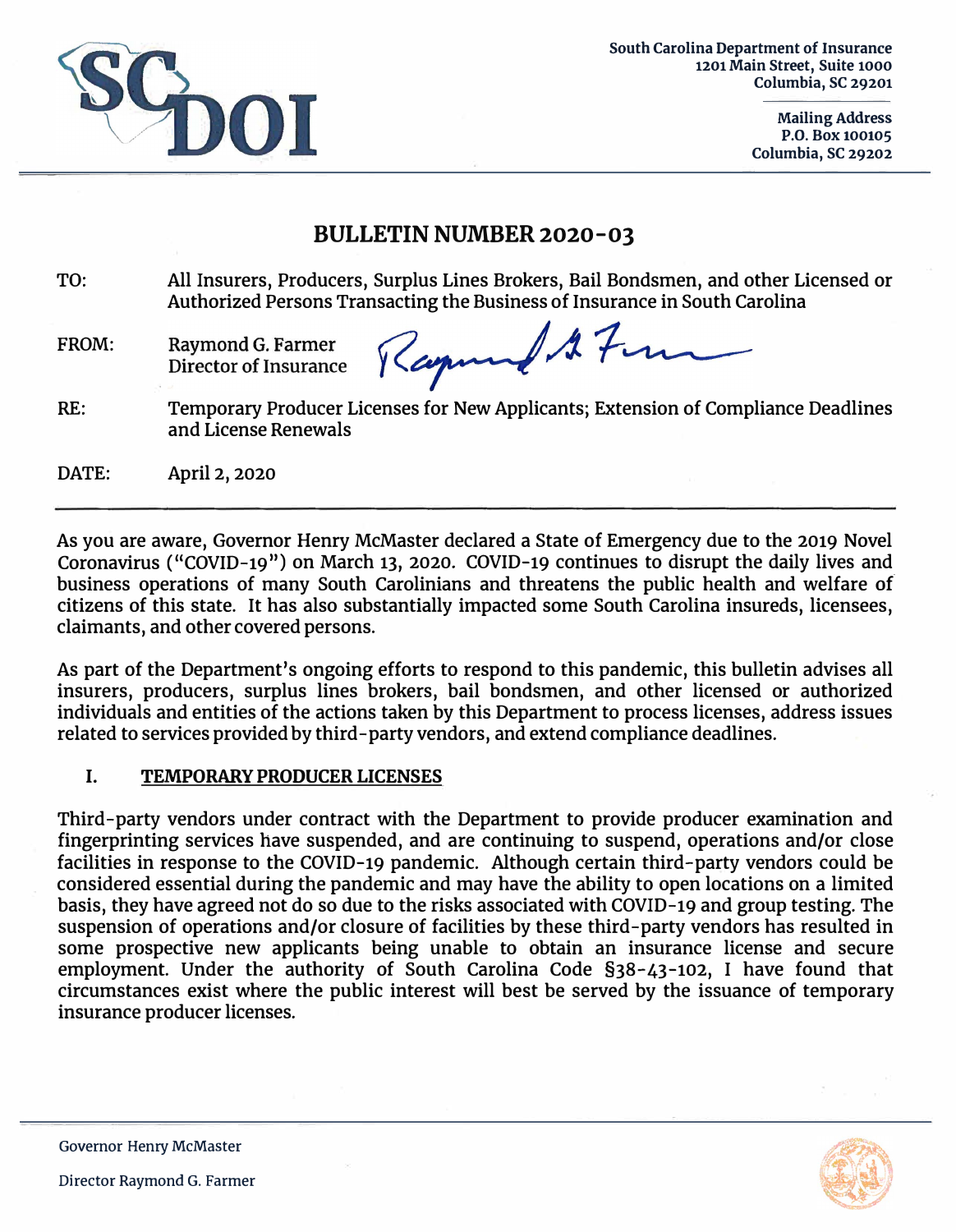### **A. Requirements for Temporary Licenses**

Effective immediately, the Department will issue temporary producer licenses to applicants meeting the requirements for licensure without requiring examination or fingerprinting, subject to the following conditions:

- **1.** Temporary producer licenses will be issued for a period of up to 180 days. These temporary licenses will be active for the duration of the current State of Emergency related to COVID-19. Temporary licenses will automatically expire thirty days after the State of Emergency is lifted by the Governor and third-party vendors are permitted to resume operations.
- 2. Temporary producer licenses are subject to cancellation or revocation if the temporary licensee violates the insurance laws of this state or if the interests of insureds or the public are endangered.
- 3. The temporary producer license allows the producer to operate in South Carolina as a resident temporary producer. Temporary producers are not eligible for non-resident licenses in other states.
- 4. The temporary producer must be appointed by a sponsoring insurer who assumes responsibility for all acts of the temporary licensee. This temporary appointment will coincide with the duration of the temporary license. The sponsoring insurer must maintain a record of all producers operating under a temporary license and business transacted by them. Sponsoring insurers should assist producers with moving through the examination and background check process more quickly once the current State of Emergency has been lifted and the third-party examination and fingerprinting vendors resume operations.
- 5. The sponsoring insurer must assure that the temporarily licensed producers' sales activities . and training are coordinated by a licensed insurance producer in good standing with the Department or where applicable, a FINRA-licensed registered principal.
- 6. Any active temporary producer license issued pursuant to this Bulletin may be converted to a regular producer license by completion of all prerequisites of a license for the desired line or lines of insurance, including meeting all examination and fingerprint requirements pursuant to the applicable statutes. No additional fee shall be required in association with the issuance of the regular producer license.

Recipients of such temporary producer licenses will be subject to any and all limitations on the authority of such temporary licenses pursuant to South Carolina law.

## **B. How to Apply for A Temporary License**

Until further notice, applicants for a temporary producer license must submit a hard-copy application with a check via United States mail. The Department is currently working with the National Insurance Producer Registry (NIPR) to enable electronic applications via their website at [www.nipr.com.](https://nipr.com/) New applicants should continue to check our website at [www.doi.sc.gov](https://www.doi.sc.gov/) and/or our social media outlets for updates regarding the availability of online applications.

*Bulletins are the method by which the Director of Insurance formally communicates with persons and entities regulated by the Department. Bulletins are Departmental interpretations of South Carolina insurance laws and regulations and provide guidance on the Department's enforcement approach. Bulletins do not provide legal advice. Readers should consult applicable statutes and regulations or contact an attorney for legal advice or for additional information on the impact of that legislation on their specific situation.*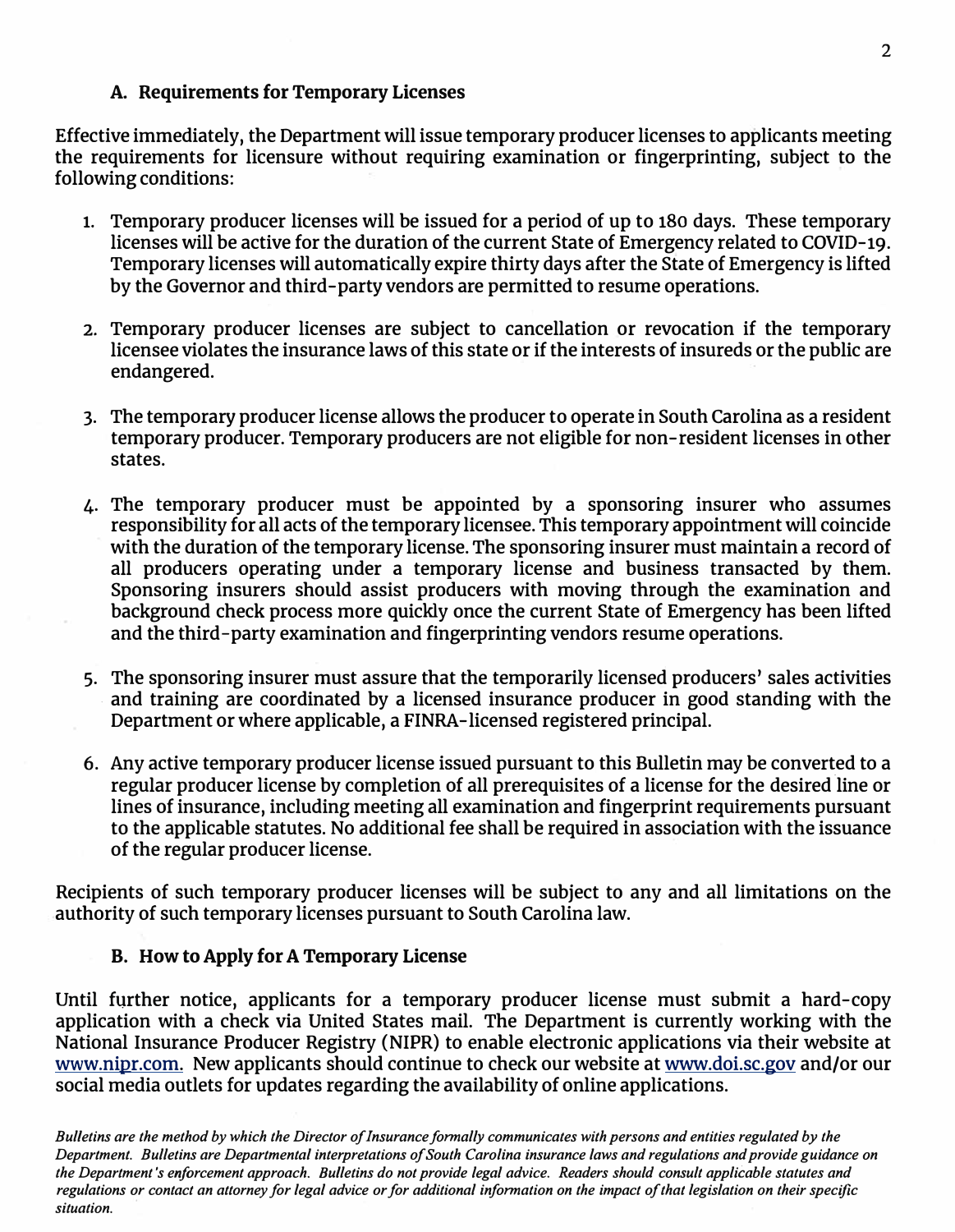In order to process temporary producer license applications via mail, applicants must submit a completed producer application along with a check for the \$25 license fee. A hard-copy appointment form, completed by the sponsoring insurer, must also be submitted to our office with the appropriate fee (\$40 local, \$100 general, or \$20 travel). The producer application and insurer appointment form may be found on our website at www.doi.sc.gov/producer. To expedite the temporary licensing process, sponsoring insurers should mail the completed producer application, appointment form, and required fees in one package. This will enable the Department to timely process temporary producer applications.

### C. Remote Testing

Remote testing for South Carolina license examinations is not currently available through the Department's third-party vendor. However, as part of our ongoing efforts to respond to this pandemic, we are working with our third-party vendor to make remote testing available as soon as possible. Our goal is to offer remote testing for new applicants by July 2020.

#### II. **EXTENSION OF COMPLIANCE DEADLINES**

Effective immediately, the following compliance deadlines will be extended:

### A. License Renewals

On March 20, 2020, the Director authorized a thirty-day extension of the March and April producer license renewal deadlines. Due to the persistent and ongoing nature of the current emergency, the Director is granting ninety-day extensions for all upcoming license renewals, including March and April licenses. Set forth below is a summary of the new compliance deadlines:

- March licenses (active insurance producers) Expiration date of June 30, 2020.  $\ddot{\phantom{0}}$
- April licenses (active insurance producers) Expiration date of July 31, 2020.  $\overline{a}$
- May licenses (active insurance producers and surplus lines brokers)  $-$  Expiration date of August 31, 2020.
- June licenses (active insurance producers, bail bondsmen and runners) Expiration date of September 30, 2020.

If a producer fails to renew his or her license before the expiration of the deadlines stated above, the license will expire as of that date.

## **B. Continuing Insurance Education**

Deadlines for complying with CE requirements correspond to the deadlines for license renewals above. Continuing education providers are still offering online courses so that licensees may complete any applicable continuing education requirements. The Department is waiving any inperson proctoring requirements for continuing education until the current State of Emergency

Bulletins are the method by which the Director of Insurance formally communicates with persons and entities regulated by the Department. Bulletins are Departmental interpretations of South Carolina insurance laws and regulations and provide guidance on the Department's enforcement approach. Bulletins do not provide legal advice. Readers should consult applicable statutes and regulations or contact an attorney for legal advice or for additional information on the impact of that legislation on their specific situation.